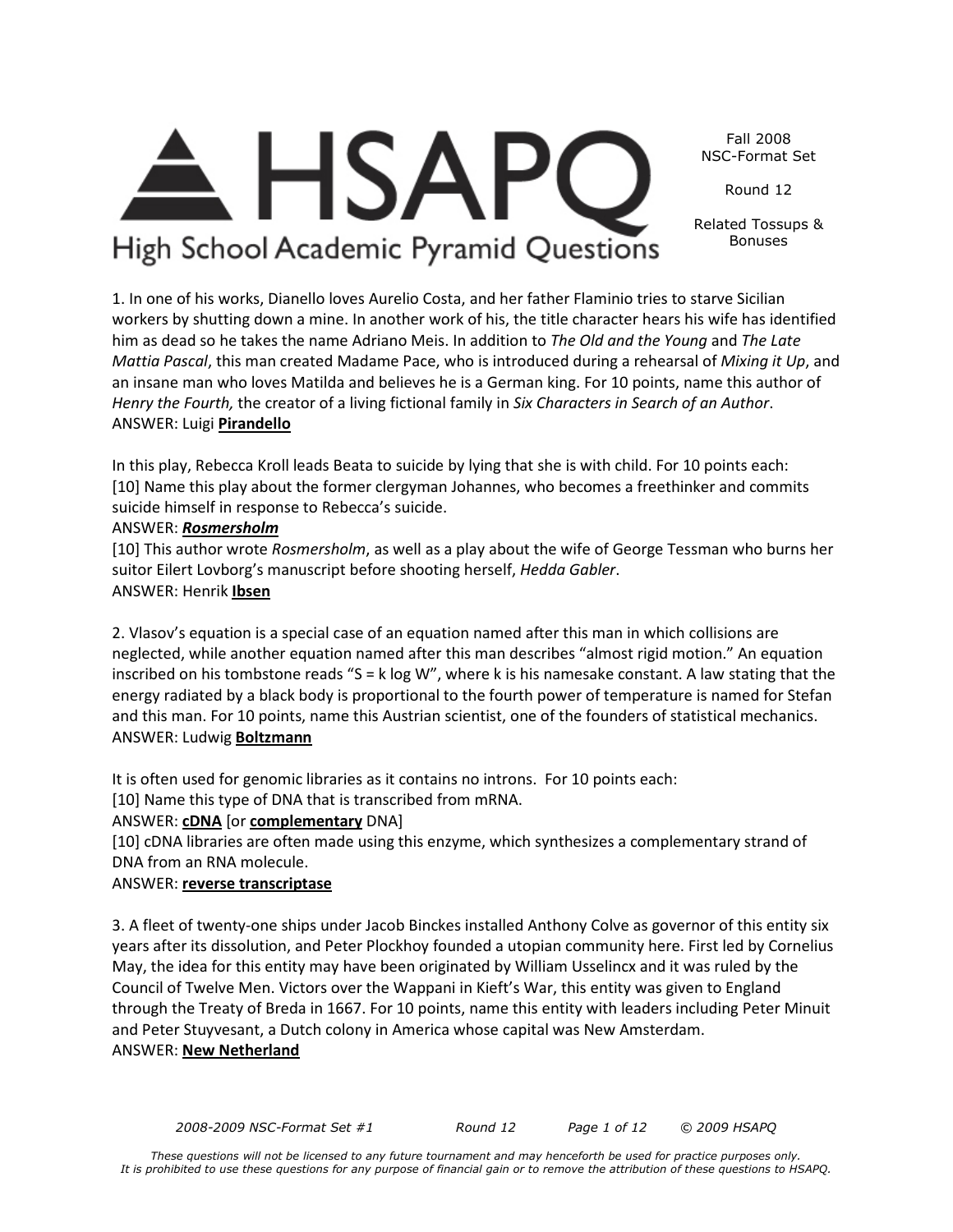Following the assassination of Jean-Jacques Dessalines, this was divided into two parts ruled by Alexandre Pétion and Henry Christophe. For 10 points each:

[10] Name this country, which was later ruled by the dictators "Papa Doc" and "Baby Doc" Duvalier. ANSWER: **Haiti**

[10] Dessalines, Pétion, and Christophe had all risen to power under this leader of the Haitian independence movement, who ruled until Charles Leclerc's invasion in 1802. ANSWER: François Dominique **Toussaint** Louverture

4. A green door can be seen in a back room in this painting, and to the left a man in a white hat talks to woman in a blue dress and red shawl. A bunch of white flowers in a vase stands next to bottles on a yellow-green bar, and near the center stands a white-haired man wearing a cream suit. The clock hanging on one of the red walls places the time at a quarter past midnight, and the center is dominated by a billiard table. For 10 points, name this painting featuring three glowing orange lamps and a yellow floor, an Impressionist take on an eatery by Vincent van Gogh.

# ANSWER: *The Night Café*

Giacomo Balla was a member of this movement, whose manifesto was written by the poet Filippo Marinetti. For 10 points each:

[10] Name this Italian movement of around 1910, whose common themes include speed, technology, industry, and youth.

# ANSWER: **Futurism**

[10] This member of the Futurism movement is responsible for the painting *The City Rises* and the sculpture *Unique Forms of Continuity in Space*.

# ANSWER: Umberto **Boccioni**

5. The tutor Jacques Bossuet was influential in the policies of this man, whose reign saw the visit of Shen Fuzong as well as the signing of the Truce of Ratisbon. Michel le Tellier and Nicolas Fouquet both served as advisors to this ruler, whose foreign wars were ended by the treaties of Ryswick, the Pyrenees and Utrecht. Through the Edict of Fontainebleau, this man revoked the Edict of Nantes, and his ministers included Jean-Baptiste Colbert and Cardinal Mazarin. For 10 points, identify this French monarch from 1643 to 1715, known as the Sun King.

# ANSWER: **Louis XIV** of France

The Ridolfi Plot, the Babington Plot, and the Throckmorton Plot were attempts to kill this ruler in order to put Mary, Queen of Scots on the throne. For 10 points each:

[10] Name this monarch who died a natural death and was followed by James I.

ANSWER: **Elizabeth I** [prompt on "Elizabeth"]

[10] William Watson attempted to kidnap this monarch in the Bye Plot, and William Ruthven led a namesake raid that was successful in capturing this monarch in 1582.

ANSWER: **James I** of England [or **James VI** of Scotland; prompt on "James"]

6. One process that occurs in this structure is divided into O-linked and N-linked varieties. The chaperone BiP is localized to this structure's lumen, and in liver cells, it detoxifies hydrophobic chemicals. Other functions of this organelle include the breakdown of glycogen, lipid synthesis, and disulfide bond formation. It consists of a network of vesicles and channels, which are sometimes covered by ribosomes. For 10 points, name this cell organelle that comes in smooth and rough varieties. ANSWER: **endoplasmic reticulum** [or **ER**]

*2008-2009 NSC-Format Set #1 Round 12 Page 2 of 12 © 2009 HSAPQ*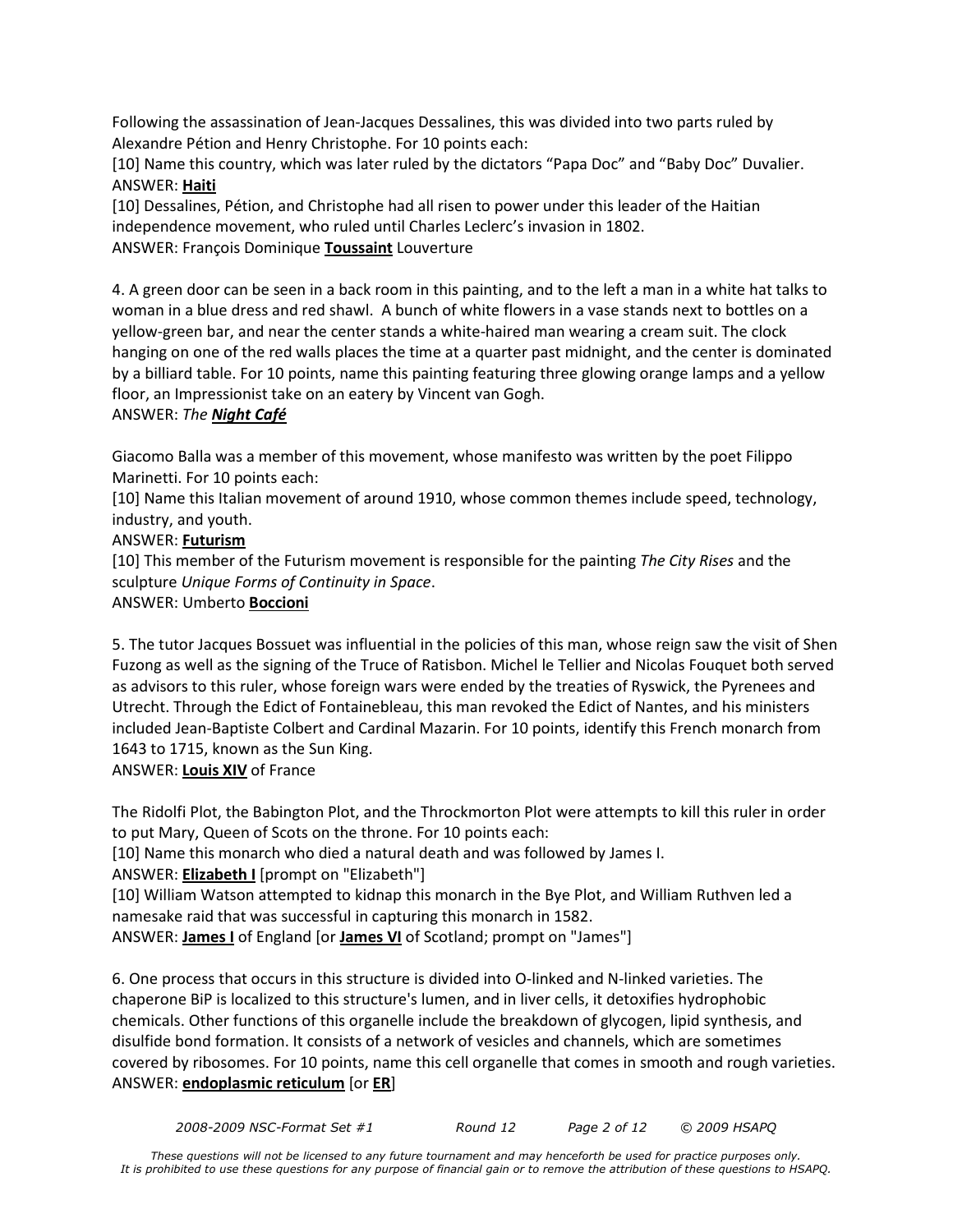For bubble sort, it is n-squared, as for straight insertion. For 10 points each:

[10] Name this term for the estimate of the number of operations needed to perform a certain algorithm.

ANSWER: **order** (or big **O**; or **run**ning **time**]

[10] The quicksort method often makes use of these two operations. One of them suspends operations and moves to a new task; the other closes those operations and returns to the next highest level. ANSWER: **push** and **pop**

This figure cut off the head of an individual for some actions involving a copper fishhook, and subsequently Hathor had to help him with some gazelle milk after his eyes got gouged out. This figure goes blind during the new moon since his eyes represent the moon and sun. He put plaster around a boat of wood to win a contest for control of Egypt, and he fights a war to avenge the murder of his father. For 10 points, name this son of Osiris and Isis, an Egyptian god depicted with a falcon's head. ANSWER: **Horus** [accept **Haru**]

During the Isra, he rode on a steed known as Buraq, and during the Mi'raj, is taken to the heavens. For 10 points each:

[10] Name this prophet whose wives included Khadijah and Aisha.

ANSWER: **Muhammad** ibn 'Abdullāh

[10] The Five Pillars of Islam are found mentioned in the Koran, but in this collection of commentaries on the life and actions of Muhammad.

# ANSWER: **Hadith**

8. Philip Nelson classified these entities into search, experience, and credence types. Demerit ones are considered intrinsically bad by an external authority, and public ones are non-excludable and nonrivalrous. For the normal type of these entities, demand increases when income increases, unlike the inferior or Giffen types of them. Substitute ones, such as coal and oil, can be used in place of one another. For 10 points, name these economic entities which people buy to satisfy a want or need. ANSWER: **good**s

He proposed the absolute income hypothesis, and represented the United Kingdom at the Bretton Woods Conference. For 10 points each:

[10] Name this economist who argued for government intervention in the economy, and wrote *The General Theory of Employment, Interest, and Money*.

# ANSWER: John Maynard **Keynes**

[10] This Austrian economist was a longtime opponent of Keynes and wrote *The Road to Serfdom.* He was a co-winner of the 1974 Nobel with Gunnar Myrdal.

ANSWER: Friedrich August von **Hayek**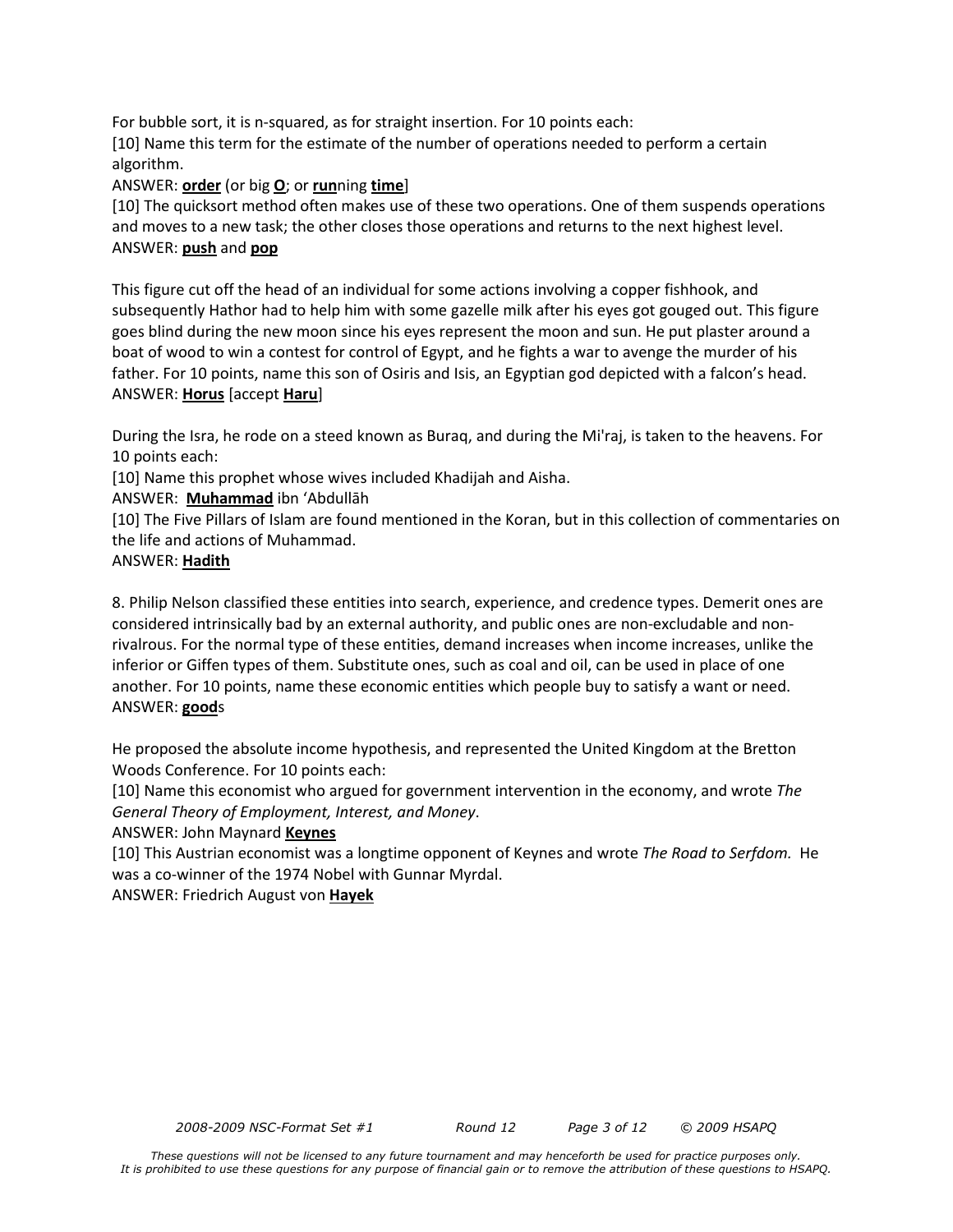# A HSAPO High School Academic Pyramid Questions

2008-2009 NSC-Format Set #1

Round 12

Category Quiz Bonus Choices

**Arts Current Events Geography History Literature Math Calculation Religion Social Science**

**Arts Current Events Geography History Literature Math Calculation Religion Social Science**

*2008-2009 NSC-Format Set #1 Round 12 Page 4 of 12 © 2009 HSAPQ* 

*These questions will not be licensed to any future tournament and may henceforth be used for practice purposes only. It is prohibited to use these questions for any purpose of financial gain or to remove the attribution of these questions to HSAPQ.*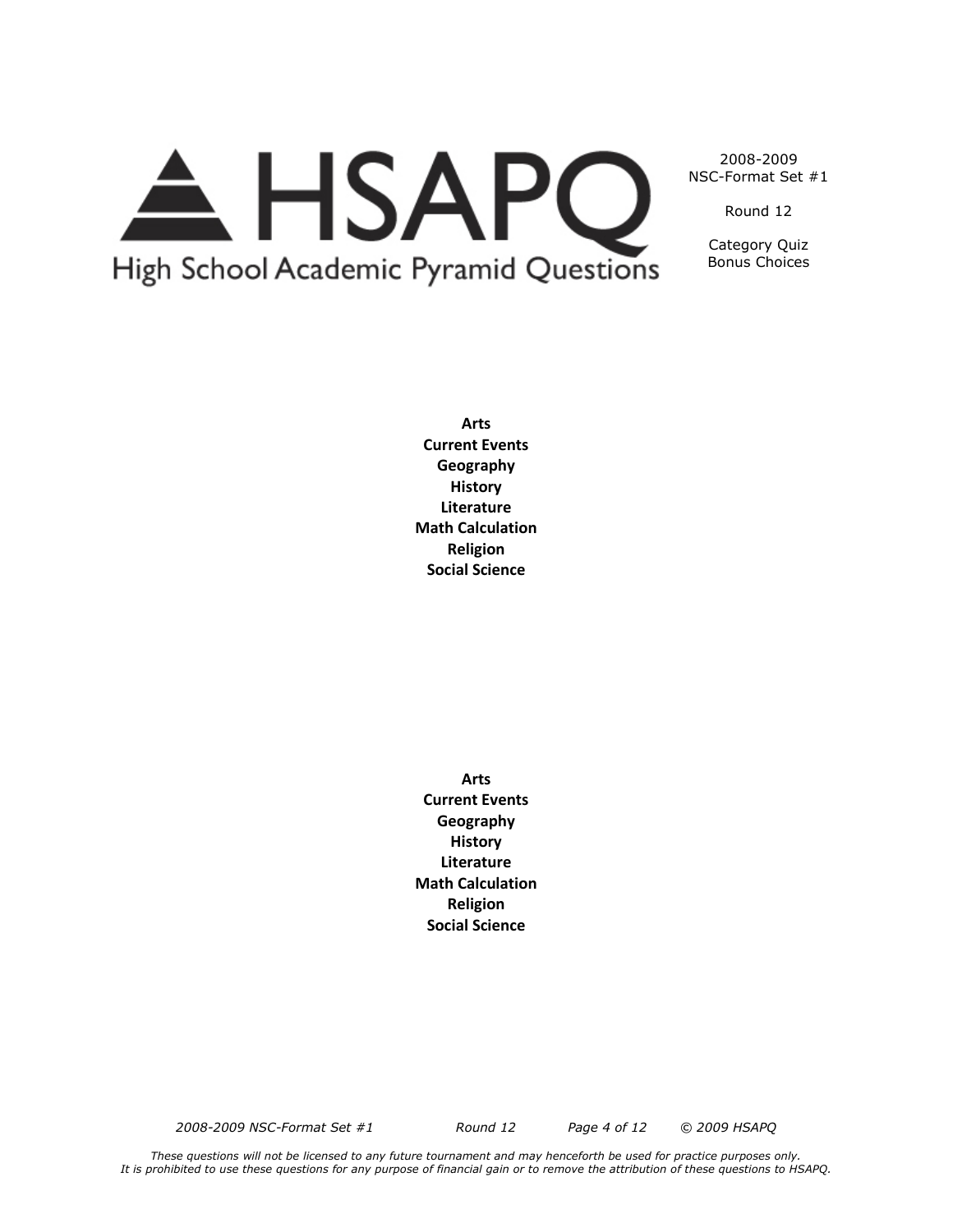**HSAP** Fall 2008 NSC-Format Set Round 12 Category Quiz Tossups

# High School Academic Pyramid Questions

9. The kinin system was discovered upon realization that injection of it leads to low blood pressure, and the surface tension of it is measured in the Hay test. One disease affecting it in infants is a result of a mutation in the BCKDHA gene, prevents the breakdown of leucine, isoleucine, and valine, and results in it smelling like maple syrup. Albumen is found in it in sufferers of Bright's disease, and it normally contains hippuric acid, creatinine, urea, and other nitrogenous compounds. For 10 points, name this liquid waste product that is excreted by the kidneys, stored in the bladder, and discharged through the urethra.

ANSWER: **urine** [or **pee**; or other synonyms]

10. His fourth string quartet's fourth movement is entirely pizzicato and uses "hora lunga" rhythms in the third movement. Tibor Serly helped complete his viola concerto, and his 153 solo piano works are collected in *Mikrokosmos*. This composer of the five-movement *Concerto for Orchestra* also wrote *Music for Strings, Percussion, and Celesta*. For 10 points, name this composer of the opera *Duke Bluebeard's Castle*, a composer who often used folk tunes and songs from his native Hungary. ANSWER: Bela **Bartok**

11. In this novel, a duel takes place in which Settembrini refuses to fire at a Jesuit who was converted from Judaism, thus leading the character Naphta to shoot himself. The Dutch planter Mynheer Peeperkorn comes to the title location after working in Java, and he loves Clavdia Cauchat. Joachim Ziemssen is the cousin of the main character, who visits for three weeks and discovers that he has tuberculosis, before going skiing against doctor's orders. For 10 points, name this Thomas Mann novel about Hans Castorp's stay in a Swiss sanatorium.

ANSWER: *The Magic Mountain* [or *Der Zauberberg*]

12. In the Senate, he was responsible for the Civil Aeronautics Act, and he led the Special Committee Investigating National Defense, which exposed graft in arms production. While as a judge, he gained a reputation for honesty despite his association with the Pendergast political machine. The subject of a biography by David McCullough, this man issued Executive Order 9981 to desegregate the military, and his Fair Deal program was largely voted down. For 10 points, name this president from Missouri who defeated John Dewey in the 1948 election.

ANSWER: Harry **Truman**

*2008-2009 NSC-Format Set #1 Round 12 Page 5 of 12 © 2009 HSAPQ*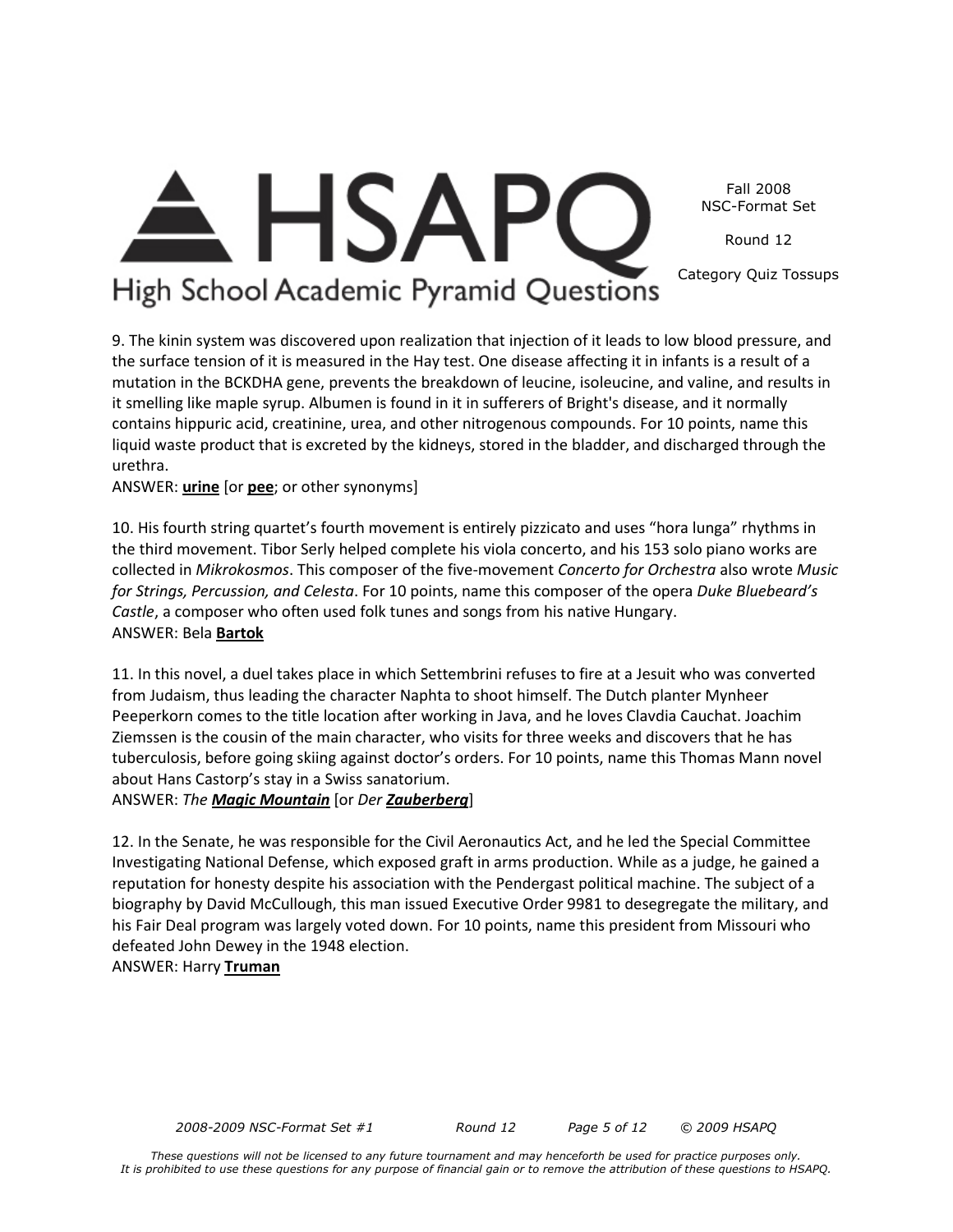13. Prince of Wales is the largest of its Alexander Islands, whose eastern shores contain part of the Inside Passage. Other mountain ranges include the Wrangell Mountains and the Brooks Range, and its Malaspina Glacier extends from Mount St. Elias to its namesake Gulf. Its islands of Kiska and Attu were occupied by Japan during World War II, and Unimak is the easternmost of those Aleutian Islands. For 10 points, name this U.S. state whose cities include Ketchikan, Sitka, Nome, Fairbanks, Anchorage, and the capital, Juneau.

# ANSWER: **Alaska**

14. This video's creator has also made a video that includes a song about eugenics and leaving a body in a landfill entitled "Ferrets." The sequel to this video features a character claiming "tonight we dine on turtles" in Spanish while talking to a giant letter Z, and ends with the title character becoming the Banana King. The original has the title character being informed he is on a bridge after being shown the way by a "magical leopleuridon." For 10 points, name this video about a trip to Candy Mountain by a mythical horned creature.

ANSWER: *Charlie the Unicorn*

*2008-2009 NSC-Format Set #1 Round 12 Page 6 of 12 © 2009 HSAPQ*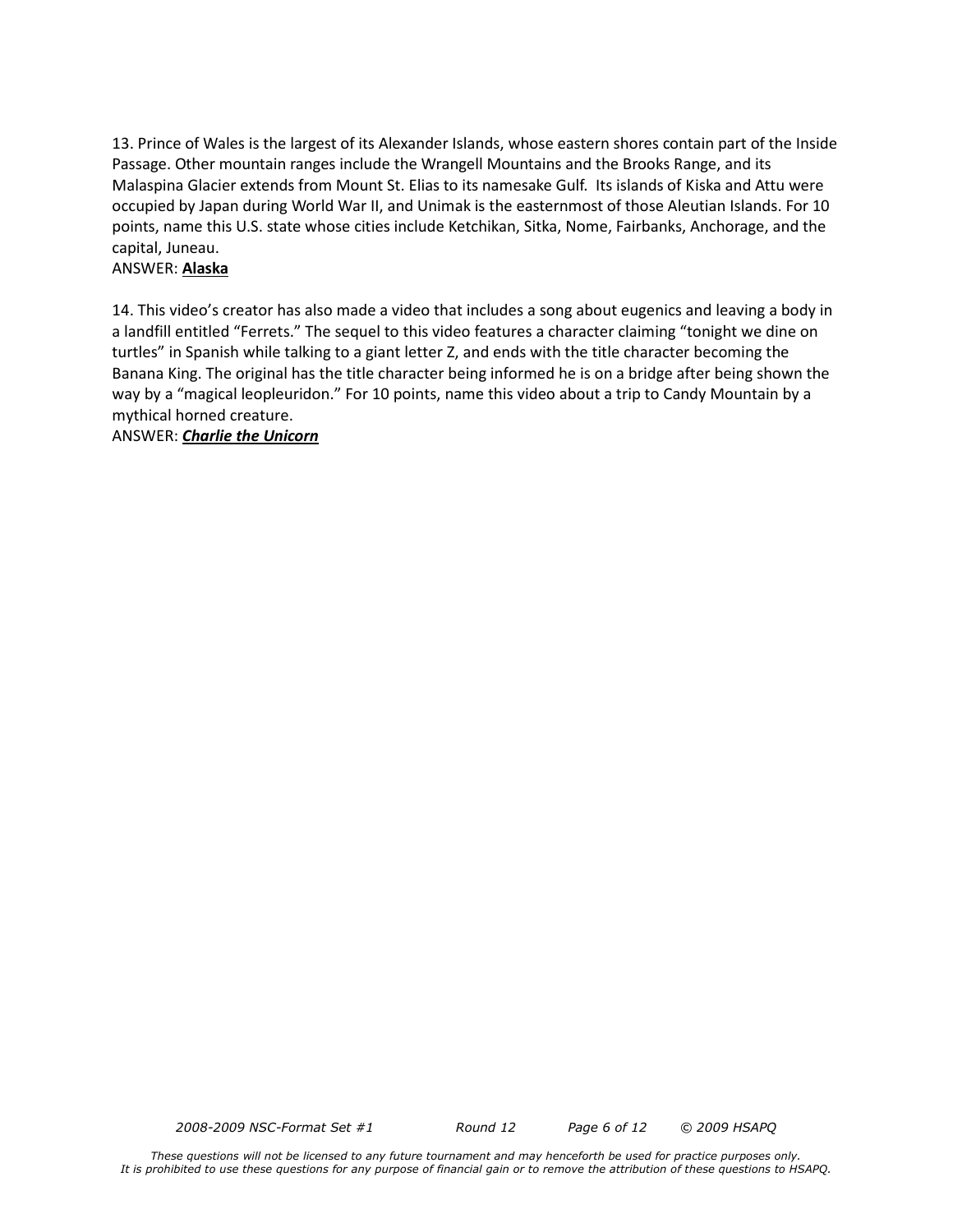

This man painted a Jesus-like image of himself in the *Self-Portrait in a Furred Coat*; his later copper engravings include *Melancholia I* and *St. Jerome in His Study*. For 15 points, name this German

Beginning in the Kachin state, tributaries of this river include the Mali Hka and N'Mai Hka rivers, and it flows through the cities of Myitkyina and Bhamo. For 15 points, name this river on which Mandalay lies, the largest in Myanmar.

This man's brother Ari is alleged to have inspired the main character of the TV show *Entourage*. For 15 points, name this Illinois Congressman, the son of an Israeli immigrant, who was named Barack Obama's

ANSWER: **Irrawaddy** River [or **Ayeyarwady** River]

# **History**

**Arts**

ANSWER: Albrecht **Dürer**

**Current Events** 

It saw the introduction of Mahayana Buddhism, and it is traditionally divided into the Kofun and Asuka periods. For 15 points, name this period of Japanese history that preceded a period named for Nara, and is best known for Prince Shotoku's reforms. ANSWER: **Yamato** period [or **Yamato**-jidai]

# **Literature**

In this novel, the title character stays with Lucas Asphalter, who gave mouth-to-mouth to his pet monkey. For 15 points, name this Saul Bellow novel about a man who writes letters to people like his dead mother and Dwight Eisenhauer.

ANSWER: *Herzog*

# **Math Calculation**

For 15 points, what is the period of the function  $f(t) = cos^2 2 (t) - sin^2 2 (t)$ ? ANSWER: **pi**

*2008-2009 NSC-Format Set #1 Round 12 Page 7 of 12 © 2009 HSAPQ* 

Round 12

Category Quiz Bonuses

Fall 2008 NSC-Format Set

<del>A</del> HSAPC High School Academic Pyramid Questions

Renaissance artist of the woodcut *The Four Horsemen of the Apocalypse*.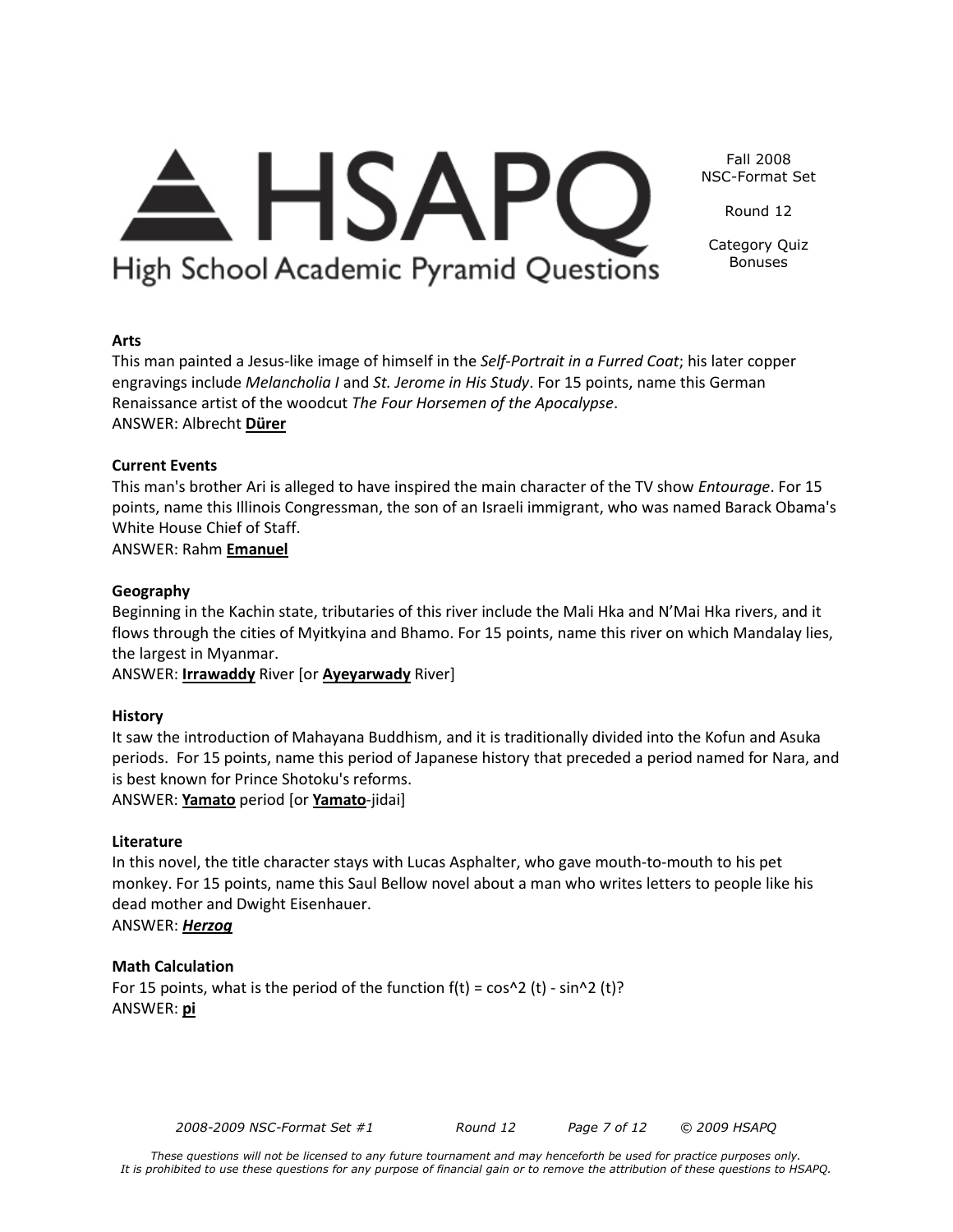#### **Religion**

It takes its name from the "supreme being" of Taoism, and it counts Victor Hugo and Jesus Christ among its saints. For 15 points, name this syncretic religion based in Vietnam. ANSWER: **Cao Dai** [or **High Tower**]

#### **Social Science**

It posited that one of the basic functions of mind is to detect patterns and regularities in the world around us. For 15 points, identify this school of psychology known for postulating the phi phenomenon, founded by Koffka and Wertheimer.

ANSWER: **Gestalt** school

*2008-2009 NSC-Format Set #1 Round 12 Page 8 of 12 © 2009 HSAPQ* 

*These questions will not be licensed to any future tournament and may henceforth be used for practice purposes only. It is prohibited to use these questions for any purpose of financial gain or to remove the attribution of these questions to HSAPQ.*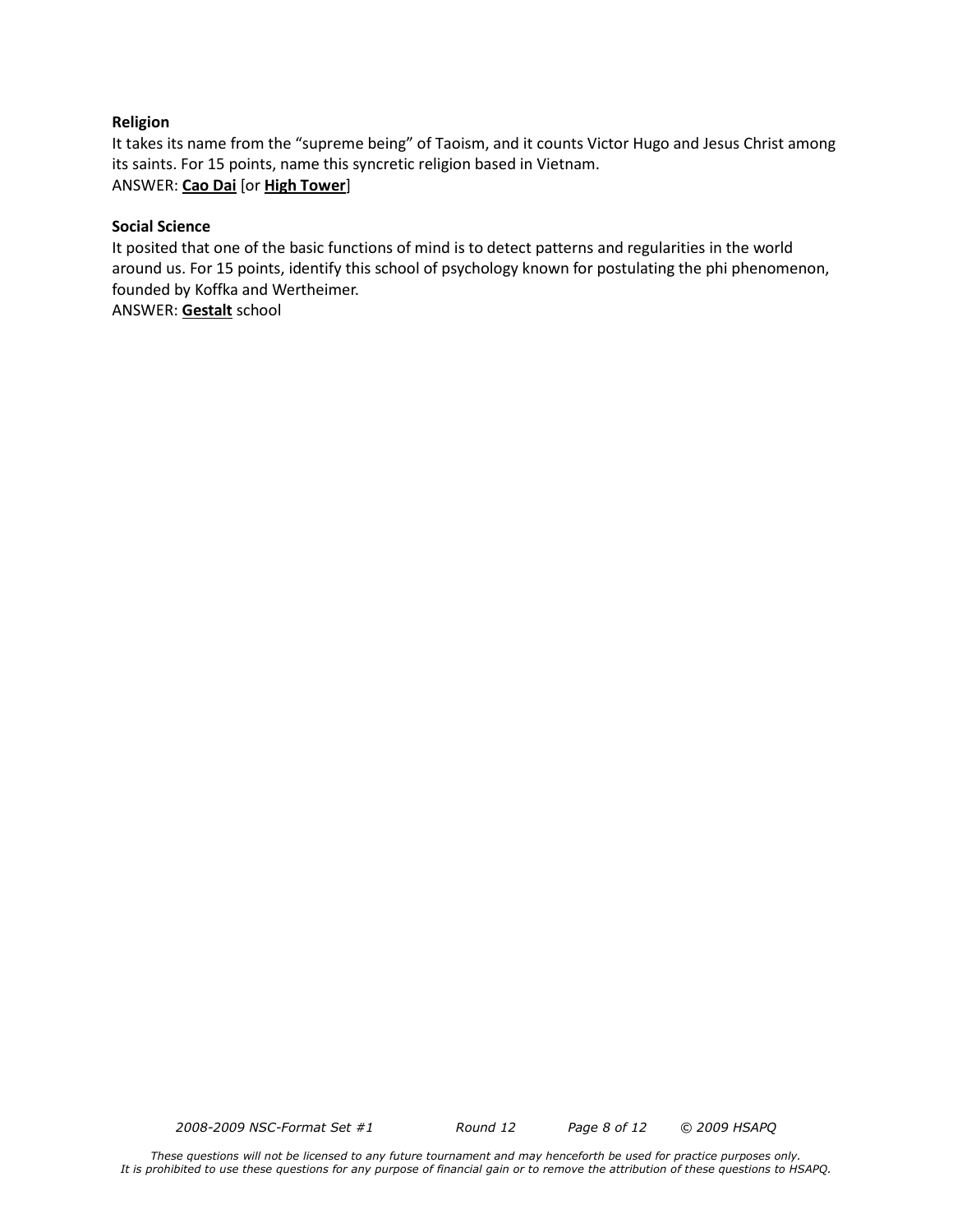Fall 2008 NSC-Format Set

Round 12

Stretch Phase

# <del>A</del> HSAPC High School Academic Pyramid Questions

15. Superatoms are considered to be "pseudo" varieties of them, and one compound consisting of two of them notably cleaves carbon-silicon bonds in organic reactions. The Tyrian purple dye features two of them at the ends of benzene rings, and a radioactive one was synthesized by barraging bismuth with alpha particles. Hypocalcaemia results from a spill of an acid of one, which is in both Freon and Teflon. Consisting of astatine, bromine, and the most electronegative element, for 10 points, name this chemical group also containing iodine and fluorine.

# ANSWER: **halogen**s

This novel begins with characters swearing an oath in a peach garden, and describes the Battle of Red Cliffs. For 10 points each:

[10] Name this 15th century novel about the conflict between the Wei, Shu, and Wu dynasties. ANSWER: *Romance of the Three Kingdoms*

[10] This Asian country is the setting of *Romance of the Three Kingdoms*, and has produced four major classical novels, including *Dream of the Red Chamber*.

# ANSWER: **China**

[10] This other classic Chinese novel describes one hundred and eight characters, who eventually are destroyed by the conniving official Gao Qiu.

# ANSWER: *Outlaws of the Marsh* [or *Water Margin*; or *All Men Are Brothers*]

16. One of its chief supporters was the Prince of Hohenlohe, while one of its main opponents was Ludwig Windthorst. This term was coined by the scientist Rudolf Virchow, and it resulted in the rapid growth of the Centre Party. Its pinnacle came when civil marriages were made obligatory, and Adalbert Falk's May Laws also exacerbated it. For 10 points identify this fight between the Roman Catholic Church and Otto von Bismarck over the church's role in the state.

# ANSWER: **Kulturkampf**

This man received an Academy Award nomination for playing the mutineer Fletcher Christian in 1935's *Mutiny on the Bounty*. For 10 points each:

[10] Name this man, known as the "King of Hollywood", whose final film, *The Misfits*, was also the final film for Marilyn Monroe.

# ANSWER: Clark **Gable**

[10] Clark Gable is perhaps best known for portraying this Civil War blockade runner and love interest of Scarlet O'Hara in *Gone With the Wind*.

ANSWER: **Rhett Butler** [accept either name individually]

[10] One of Clark Gable's most popular films is this 1934 movie in which Gable plays Peter Warne, an unemployed newspaper reporter who meets Ellie Andrews, an heiress whose father disapproves of her marriage to King Westley.

# ANSWER: *It Happened One Night*

*2008-2009 NSC-Format Set #1 Round 12 Page 9 of 12 © 2009 HSAPQ* 

*These questions will not be licensed to any future tournament and may henceforth be used for practice purposes only. It is prohibited to use these questions for any purpose of financial gain or to remove the attribution of these questions to HSAPQ.*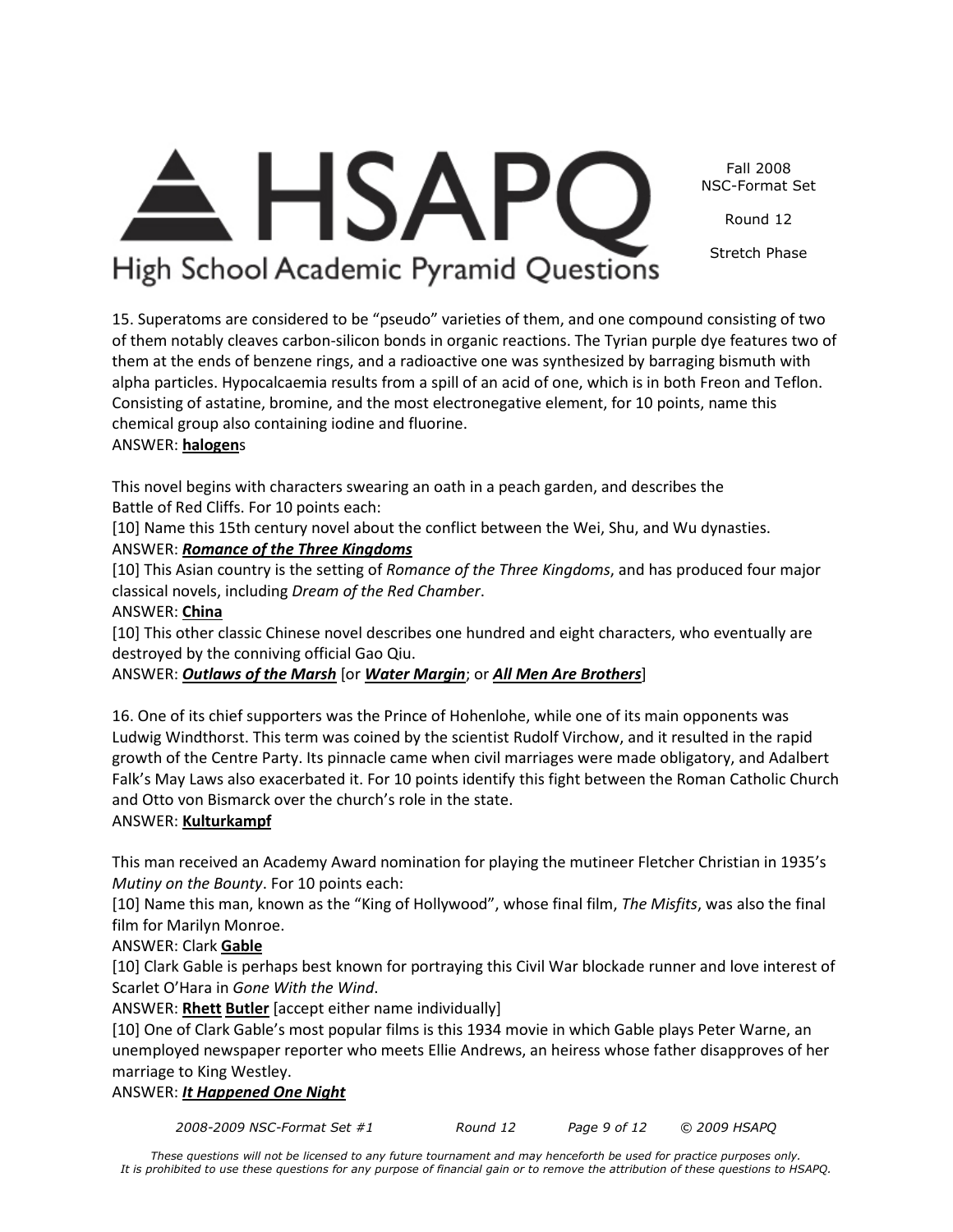17. While in London, this architect worked with Maxwell Fry, and his first major work was a building with metal spandrels called the Fagus Factory. His works together with the Architects Collaborative include the U.S. Embassy in Athens, and part of the University of of Baghdad. His work in Dessau was showcased as examples of the International Style, and in 1918, he became director of the Weimar School of Art, but reorganized it with a different name. Also known for creating flat-roof canopies for the Harvard Graduate Center, for 10 points, identify this architect who founded the Bauhaus. ANSWER: Walter **Gropius**

This work was continued in the posthumous *American Hunger*. For 10 points each:

[10] Name this autobiography, which attacks not only racism but also narrow-minded family members, teachers, and clergymen who sought to silence the author.

ANSWER: *Black Boy: A Record of Childhood and Youth*

[10] This author of *Pagan Son*, *Savage Holiday*, and *Uncle Tom's Children* wrote about the first half of his life in *Black Boy*.

ANSWER: Richard **Wright**

[10] This protagonist of the Richard Wright novel *Native Son* kills Mary Dalton, and is defended in court by Boris Max.

# ANSWER: **Bigger Thomas** [accept either]

18. He wrote about Gottfried Wolfgang, who studies at the Sorbonne during the Reign of Terror, in "Adventure of the German Student." Old Scratch meets a miser, who he tries to make a bargain with to reveal the place of Captain Kidd's treasure in his "The Devil and Tom Walker." For 10 points, name this author of *Tales of the Alhambra* who wrote about Brom Bones trying to scare off a teacher who loves Katrina von Tassel named Ichabod Crane in *The Legend of Sleepy Hollow*. ANSWER: Washington **Irving** [or Jonathan **Oldstyle**; or Geoffrey **Crayon**]

This man's forces won the "war for Amphipolis" against a coalition led by Athens, and he allied with Thebes to destroy Phocis in the Third Sacred War. For 10 points each:

[10] Name this conqueror of Greece, who was notably opposed in some namesake speeches by Demosthenes, and was the father of Alexander the Great.

ANSWER: **Philip II** [or **Philip of Macedon**; prompt on **Philip**]

[10] Philip and Alexander were both kings of this land to the north of Greece.

ANSWER: **Macedon**ia

[10] In this 338 BCE battle, Philip, assisted by a teenaged Alexander, defeated the Sacred Band to end the resistance of Thebes.

# ANSWER: **Chaeronea**

19. This book features the killing of the prophet Balaam and a war with the Midianites that results in their destruction. This book also includes a section in which a bronze snake known as Nehushtan is constructed. In this book, the Levites are given command of the Tabernacle, and Miriam is punished with leprosy after speaking out against Moses. For 10 points, name this fourth book of the Old Testament that opens with a census to discover how many men are able to serve in the military. ANSWER: **Numbers**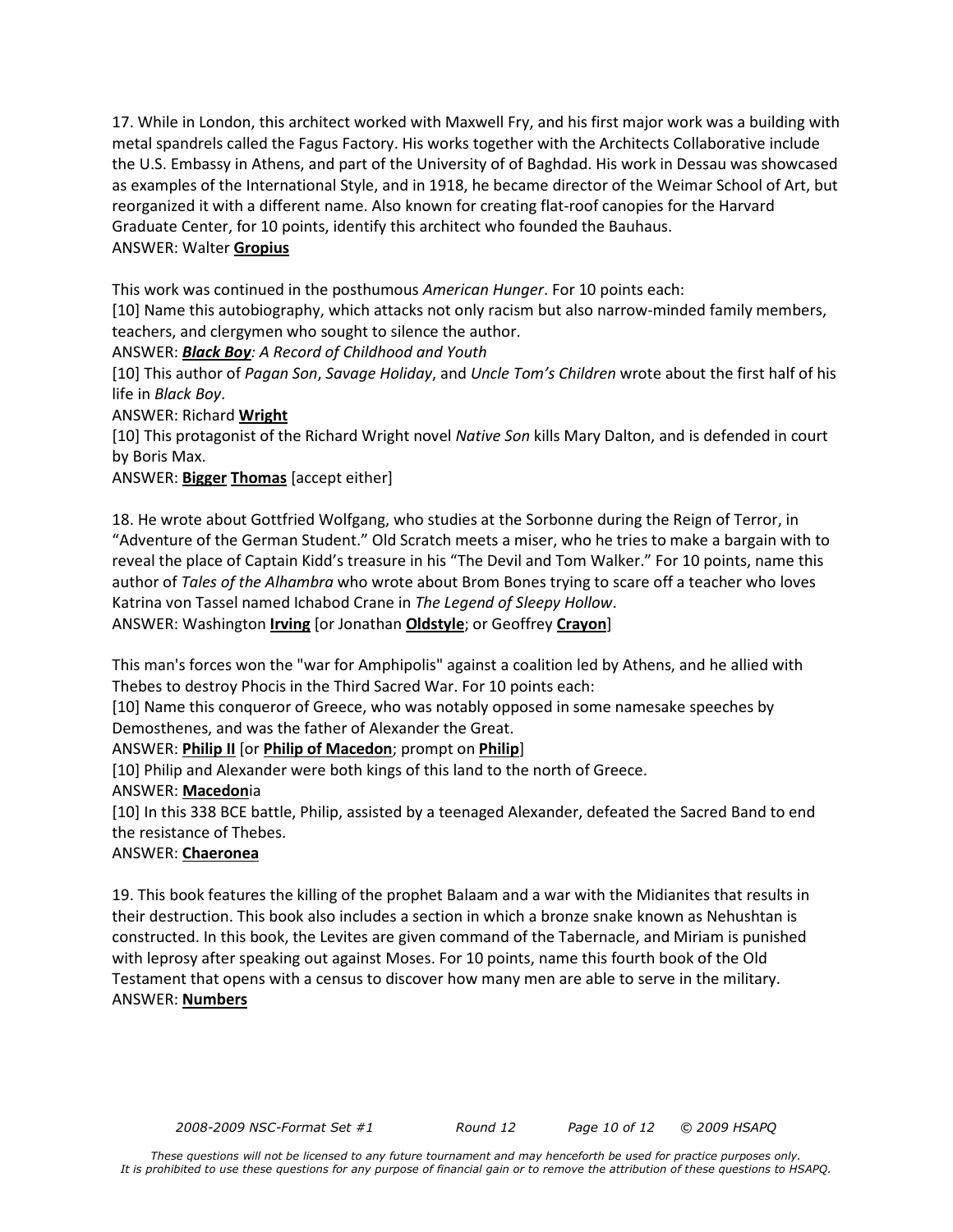Answer the following about plant anatomy, for 10 points each.

[10] These cluster of unspecialized cells come in two main types: lateral and apical, the later type of which is responsible for growth in the length of roots and stems.

#### ANSWER: **meristem**s

[10] This plant tissue transports water and minerals from the roots.

ANSWER: **xylem**

[10] Located within the endodermis of plants is this single-layer of parenchyma cells that remains meristematic and produces new cells when needed.

#### ANSWER: **pericycle**

20. A novel written in this language contains ninety-nine "expendable" chapters, and can be read by jumping back and forth between chapters. This language was also used to write a poetry collection that begins with "Body of a Woman." In the 1960s and 70s, a "boom" of novels in this language were written, such as *Hopscotch* and *Aunt Julia and the Scriptwriter*. For 10 points, name this language used by Julio Cortázar and Mario Vargas Llosa, as well the author of *Twenty Love Poems and a Song of Despair*, Pablo Neruda.

# ANSWER: **Spanish** [or **Espanol**]

She helped the man she loved outwit her father, King Aeëtes. For 10 points each:

[10] Name this woman who killed her own children after she was spurned by Jason.

#### ANSWER: **Medea**

[10] Out of jealousy over Jason's new love interest, Medea gave a poisoned dress to this priestess of Hecate.

# ANSWER: **Glauce** [or **Creusa**]

[10] Medea, by demonstrating the rejuvenation of a ram through cutting it up and boiling the pieces, convinced the daughters of this man to do the same to him. ANSWER: **Pelias**

21. Holes in these objects are known as anti-meatball, anti-spaghetti, or anti-lasagna, depending on density, and the upper bound to their mass is given by the Tolman-Oppenheimer-Volkov limit. Upon reaching a density of approximately 400 billion grams per cubic centimeter, white dwarfs may begin to turn into them. First discovered in standalone form by Jocelyn Bell, for 10 points, name these extremely dense stars often formed as a result of supernovae, which contain lots of the namesake neutrallycharged subatomic particle.

#### ANSWER: **neutron star**s

John Brooks Henderson was hired as special prosecutor to investigate it. For 10 points each: [10] Name this scandal that was discovered by Treasury secretary Benjamin Bristow, and involved a group of Republican politicians stealing money from alcohol taxes.

#### ANSWER: **Whiskey Ring**

[10] The Whiskey Ring took place during this President's administration, which also saw a Black Friday caused by Jay Gould and James Fisk, in addition to the Panic of 1873.

# ANSWER: Ulysses Simpson **Grant**

[10] Another scandal during the Grant administration saw this man, the Secretary of War, be implicated in a graft scandal.

ANSWER: William Worth **Belknap**

*2008-2009 NSC-Format Set #1 Round 12 Page 11 of 12 © 2009 HSAPQ*